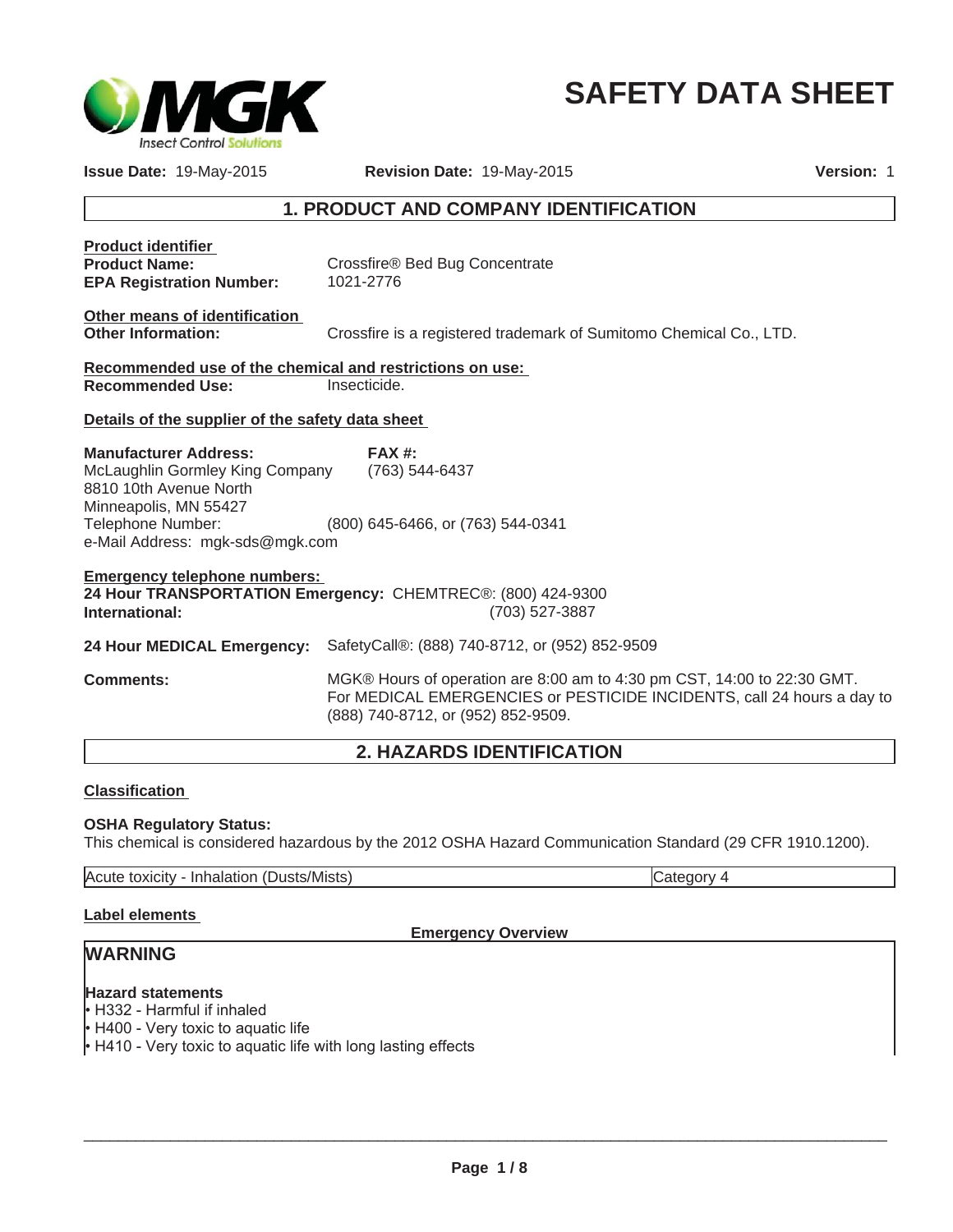

 $\_$  ,  $\_$  ,  $\_$  ,  $\_$  ,  $\_$  ,  $\_$  ,  $\_$  ,  $\_$  ,  $\_$  ,  $\_$  ,  $\_$  ,  $\_$  ,  $\_$  ,  $\_$  ,  $\_$  ,  $\_$  ,  $\_$  ,  $\_$  ,  $\_$  ,  $\_$  ,  $\_$  ,  $\_$  ,  $\_$  ,  $\_$  ,  $\_$  ,  $\_$  ,  $\_$  ,  $\_$  ,  $\_$  ,  $\_$  ,  $\_$  ,  $\_$  ,  $\_$  ,  $\_$  ,  $\_$  ,  $\_$  ,  $\_$  ,

## **Precautionary Statements - Prevention:**

P201 - Obtain special instructions before use

P202 - Do not handle until all safety precautions have been read and understood

P281 - Use personal protective equipment as required

P261 - Avoid breathing dust/fume/gas/mist/vapors/spray

P271 - Use only outdoors or in a well-ventilated area

#### **Precautionary Statements - Response:**

P308 + P313 - IF exposed or concerned: Get medical advice/attention P304 + P340 - IF INHALED: Remove victim to fresh air and keep at rest in a position comfortable for breathing

## **Precautionary Statements - Storage:**

P405 - Store locked up

## **Precautionary Statements - Disposal:**

P501 - Dispose of contents/container to an approved waste disposal plant

## **Hazards not otherwise classified (HNOC):**

Not applicable.

## **3. COMPOSITION/ INFORMATION ON INGREDIENTS**

| <b>Chemical Name</b>     | <b>CAS No</b> | Weight-% |
|--------------------------|---------------|----------|
| Metofluthrin             | 240494-70-6   | 0.100    |
| Clothianidin             | 210880-92-5   | 4.00     |
| Piperonyl Butoxide (PBO) | $51 - 03 - 6$ | 10.0     |

\*The exact percentage (concentration) of composition has been withheld as a trade secret.

Comments: Ingredients not identified are proprietary or non-hazardous. Values are not product specifications.

## **4. FIRST AID MEASURES**

## Aspiration pneumonia hazard: • No information available

## **Description of first aid measures:**

**Eye contact:** Hold eye open and rinse slowly and gently with water for 15-20 minutes. Remove contact lenses, if present, after the first 5minutes, then continue rinsing eye. Call a poison control center or doctor for treatment advice.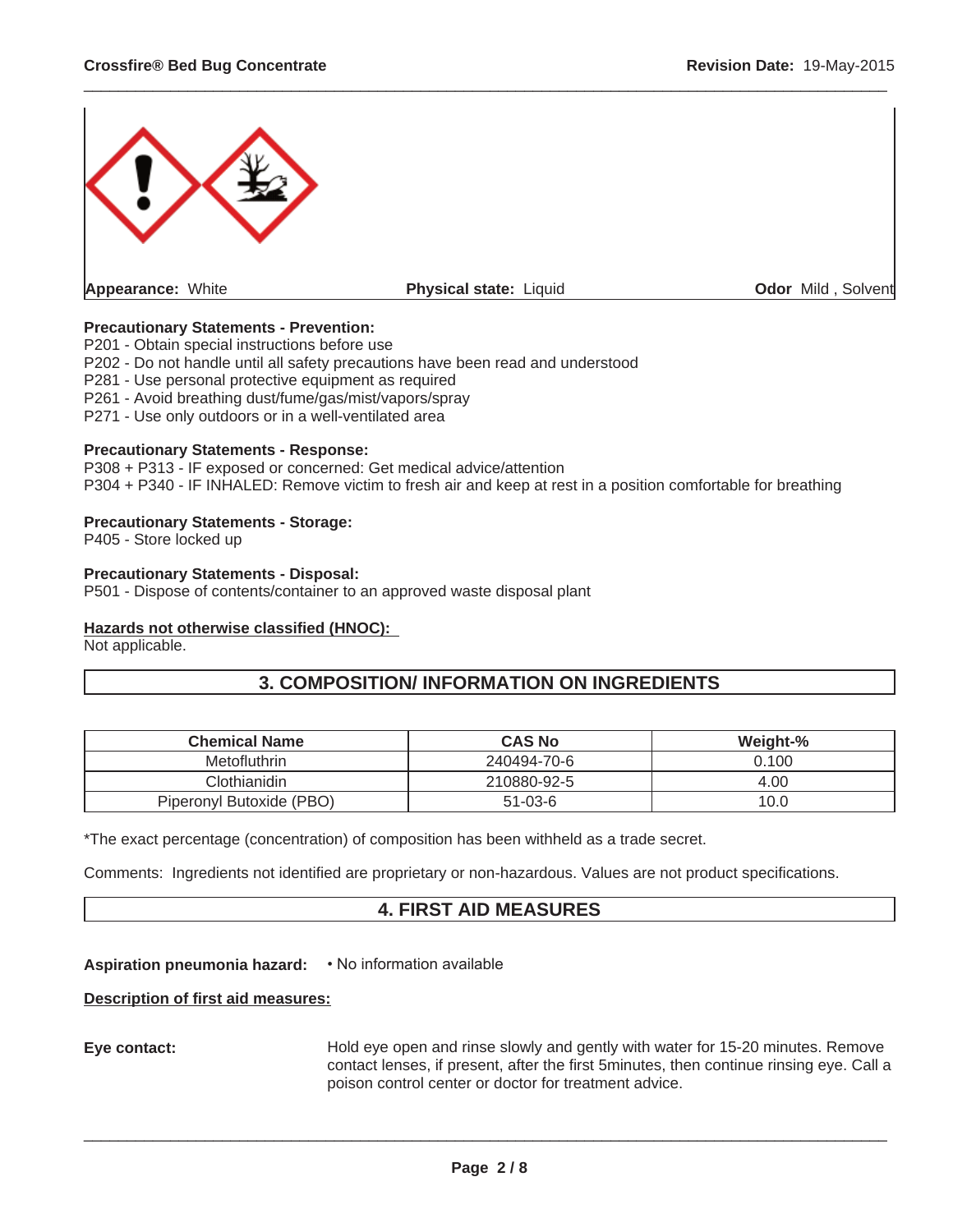| <b>Skin Contact:</b>                              | Take off contaminated clothing. Rinse skin immediately with plenty of water for<br>15-20 minutes. Call a poison control centeror doctor for treatment advice.                                                                                                                                   |
|---------------------------------------------------|-------------------------------------------------------------------------------------------------------------------------------------------------------------------------------------------------------------------------------------------------------------------------------------------------|
| Ingestion:                                        | If swallowed, IMMEDIATELY call a poison control center or doctor for treatment<br>advice. Have person sip a glass of water if able to swallow. Do not induce vomiting<br>unless told to do so by a poison control center or a doctor. Never give anything by<br>mouth to an unconscious person. |
| Inhalation:                                       | Remove affected person to fresh air. If person is not breathing, call 911 or an<br>ambulance, then give artificialrespiration, preferably mouth-to-mouth if possible.<br>Call a poison control center or doctor for further treatment advice.                                                   |
| Self-protection of the First<br><b>Responder:</b> | Use personal protective equipment as required.                                                                                                                                                                                                                                                  |
| Note to physicians:                               | For skin effects, a highly efficient therapeutic agent for Pyrethrin/ Pyrethroid<br>exposure is topical application of tocopherol acetate (Vitamin E).                                                                                                                                          |

 $\_$  ,  $\_$  ,  $\_$  ,  $\_$  ,  $\_$  ,  $\_$  ,  $\_$  ,  $\_$  ,  $\_$  ,  $\_$  ,  $\_$  ,  $\_$  ,  $\_$  ,  $\_$  ,  $\_$  ,  $\_$  ,  $\_$  ,  $\_$  ,  $\_$  ,  $\_$  ,  $\_$  ,  $\_$  ,  $\_$  ,  $\_$  ,  $\_$  ,  $\_$  ,  $\_$  ,  $\_$  ,  $\_$  ,  $\_$  ,  $\_$  ,  $\_$  ,  $\_$  ,  $\_$  ,  $\_$  ,  $\_$  ,  $\_$  ,

## **5. FIRE-FIGHTING MEASURES**

#### **Suitable extinguishing media**

Use extinguishing measures that are appropriate to local circumstances and the surrounding environment.

## **Unsuitable extinguishing media:**

Caution: Use of water spray when fighting fire may be inefficient.

**Hazardous combustion products:** Carbon monoxide, Carbon dioxide (CO2).

## **Specific hazards arising from the chemical**

No information available.

**Explosion data Sensitivity to Mechanical Impact:** None. **Sensitivity to Static Discharge:** None.

## **Protective equipment and precautions for firefighters:**

As in any fire, wear self-contained breathing apparatus pressure-demand, MSHA/NIOSH (approved or equivalent) and full protective gear.

| <b>NFPA</b>                       | <b>Health hazards 2</b> | <b>Flammability 1</b>     | <b>Instability 0</b>                   | <b>Physical and</b><br><b>Chemical Properties</b> |
|-----------------------------------|-------------------------|---------------------------|----------------------------------------|---------------------------------------------------|
| <b>HMIS</b>                       | <b>Health hazards 1</b> | <b>Flammability 1</b>     | Physical hazards 0 Personal protection |                                                   |
| <b>Chronic Hazard Star Legend</b> |                         | * = Chronic Health Hazard |                                        |                                                   |

**6. ACCIDENTAL RELEASE MEASURES**

**Personal precautions, protective equipment and emergency procedures**

- **Personal precautions:** Use personal protective equipment as required. Evacuate personnel to safe areas. Keep people away from and upwind of spill/leak.
- **Environmental precautions:** Prevent further leakage or spillage if safe to do so. Do not allow into any sewer, on the ground or into any body of water. Prevent product from entering drains. Local authorities should be advised if significant spillages cannot be contained. See Section 12 for additional ecological information.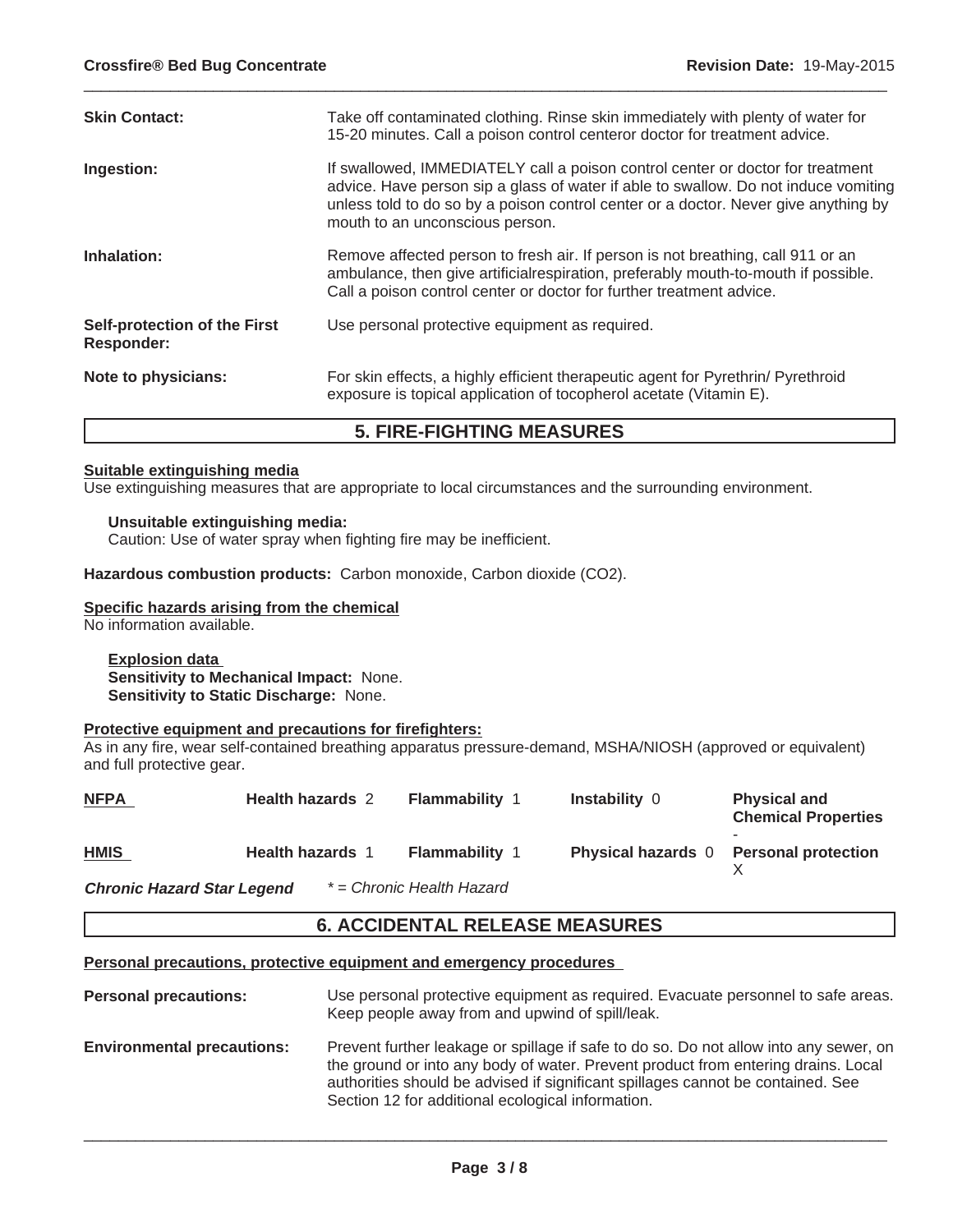#### **Methods and material for containment and cleaning up**

**Methods for containment:** Prevent further leakage or spillage if safe to do so.

**Methods for cleaning up:** Dam up. Soak up with inert absorbent material. Pick up and transfer to properly labeled containers. Clean contaminated surface thoroughly.

 $\_$  ,  $\_$  ,  $\_$  ,  $\_$  ,  $\_$  ,  $\_$  ,  $\_$  ,  $\_$  ,  $\_$  ,  $\_$  ,  $\_$  ,  $\_$  ,  $\_$  ,  $\_$  ,  $\_$  ,  $\_$  ,  $\_$  ,  $\_$  ,  $\_$  ,  $\_$  ,  $\_$  ,  $\_$  ,  $\_$  ,  $\_$  ,  $\_$  ,  $\_$  ,  $\_$  ,  $\_$  ,  $\_$  ,  $\_$  ,  $\_$  ,  $\_$  ,  $\_$  ,  $\_$  ,  $\_$  ,  $\_$  ,  $\_$  ,

## **7. HANDLING AND STORAGE**

## **Precautions for safe handling**

**Advice on safe handling:** Use personal protective equipment as required. Ensure adequate ventilation, especially in confined areas. Use with local exhaust ventilation. Do not breathe dust/fume/gas/mist/vapors/spray. For more information, see product label.

#### **Conditions for safe storage, including any incompatibilities**

**Storage Conditions:** Keep container tightly closed in a dry and well-ventilated place. Keep containers tightly closed in a cool, well-ventilated place. Keep in properly labeled containers. For more information, see product label.

## **8. EXPOSURE CONTROLS/ PERSONAL PROTECTION**

## **Control parameters**

**Exposure Guidelines:** This product, as supplied, does not contain any hazardous materials with occupational exposure limits established by the region specific regulatory bodies.

#### **Appropriate engineering controls**

| <b>Engineering Controls:</b> | Safety showers      |
|------------------------------|---------------------|
|                              | Eyewash stations    |
|                              | Ventilation systems |

#### **Individual protection measures, such as personal protective equipment**

| <b>Eye/face protection:</b>                      | Tight sealing safety goggles. Face protection shield.                                                                                                                                                                                                                                                                               |
|--------------------------------------------------|-------------------------------------------------------------------------------------------------------------------------------------------------------------------------------------------------------------------------------------------------------------------------------------------------------------------------------------|
| Skin and body protection:                        | Wear protective gloves and protective clothing.                                                                                                                                                                                                                                                                                     |
| <b>Respiratory protection:</b>                   | If exposure limits are exceeded or irritation is experienced, NIOSH/MSHA<br>approved respiratory protection should be worn. Positive-pressure supplied air<br>respirators may be required for high airborne contaminant concentrations.<br>Respiratory protection must be provided in accordance with current local<br>regulations. |
| <b>General Hygiene</b><br><b>Considerations:</b> | When using do not eat, drink or smoke. Wash contaminated clothing before reuse.<br>Regular cleaning of equipment, work area and clothing is recommended.                                                                                                                                                                            |

## **9. PHYSICAL AND CHEMICAL PROPERTIES**

#### **Information on basic physical and chemical properties:**

| <b>Physical state:</b> | Liquid |
|------------------------|--------|
| Appearance:            | White  |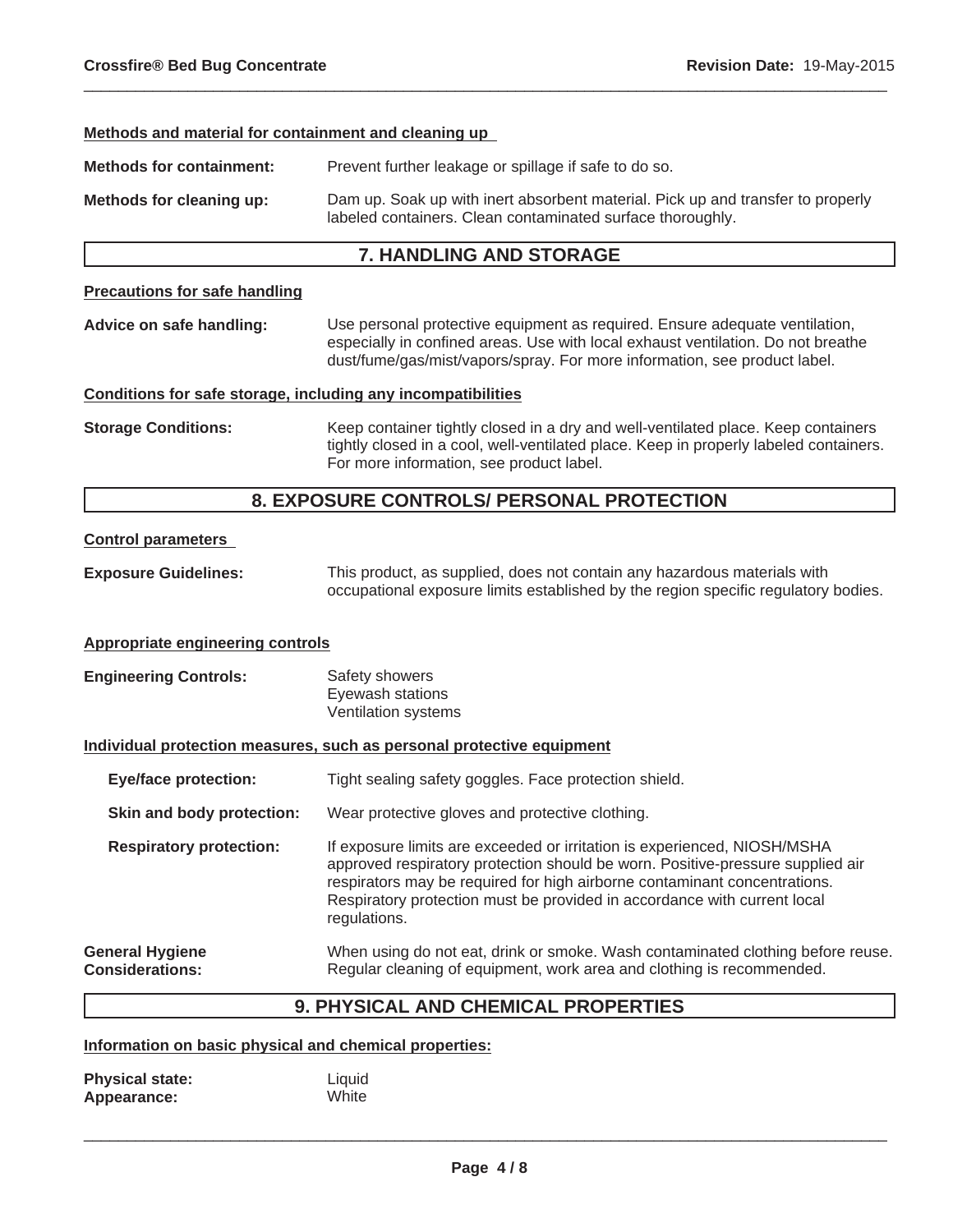| Odor<br><b>Odor threshold:</b><br><b>Color (Gardner Scale):</b>                                                                                                                                                                                                                                                                                                                                            | Mild, Solvent<br>No information available<br>No information available                                                                                                                                                                                                                                                                            |                                  |
|------------------------------------------------------------------------------------------------------------------------------------------------------------------------------------------------------------------------------------------------------------------------------------------------------------------------------------------------------------------------------------------------------------|--------------------------------------------------------------------------------------------------------------------------------------------------------------------------------------------------------------------------------------------------------------------------------------------------------------------------------------------------|----------------------------------|
| <b>Property:</b><br>pH:<br>Melting point / freezing point:<br>Boiling point / boiling range:                                                                                                                                                                                                                                                                                                               | Values:<br>5.87<br>No information available<br>No information available                                                                                                                                                                                                                                                                          | Comment: • Method<br>@ 25.2 °C   |
| <b>Flash point:</b>                                                                                                                                                                                                                                                                                                                                                                                        | > 93.3 °C / > 200.0 °F                                                                                                                                                                                                                                                                                                                           | (estimate; based on components); |
| <b>Evaporation rate:</b><br>Flammability (solid, gas):<br><b>Upper flammability limit (UEL):</b><br>Lower flammability limit (LEL):<br>Vapor pressure:<br>Vapor density:<br><b>Specific Gravity:</b><br>Partition coefficient; n-Octanol/ No information available<br>Water:<br><b>Autoignition temperature:</b><br><b>Decomposition temperature:</b><br>Kinematic viscosity:<br><b>Dynamic viscosity:</b> | No information available<br>No information available<br>No information available<br>No information available<br>No information available<br>No information available<br>No information available<br>No information available<br>No information available<br>No information available<br>No information available 283 @<br>20°C, 337 @ 40°C, cPs. |                                  |
| <b>Refractive Index:</b>                                                                                                                                                                                                                                                                                                                                                                                   | No information available                                                                                                                                                                                                                                                                                                                         |                                  |
| <b>Other Information:</b>                                                                                                                                                                                                                                                                                                                                                                                  |                                                                                                                                                                                                                                                                                                                                                  |                                  |
| <b>Density:</b><br><b>VOC Content (%):</b>                                                                                                                                                                                                                                                                                                                                                                 | 1.022 g/cm <sup>3</sup> @ 22.5 °C<br>0.72                                                                                                                                                                                                                                                                                                        |                                  |
| <b>Miscibility/ Solubility:</b><br>Water:                                                                                                                                                                                                                                                                                                                                                                  | No information available                                                                                                                                                                                                                                                                                                                         |                                  |

 $\_$  ,  $\_$  ,  $\_$  ,  $\_$  ,  $\_$  ,  $\_$  ,  $\_$  ,  $\_$  ,  $\_$  ,  $\_$  ,  $\_$  ,  $\_$  ,  $\_$  ,  $\_$  ,  $\_$  ,  $\_$  ,  $\_$  ,  $\_$  ,  $\_$  ,  $\_$  ,  $\_$  ,  $\_$  ,  $\_$  ,  $\_$  ,  $\_$  ,  $\_$  ,  $\_$  ,  $\_$  ,  $\_$  ,  $\_$  ,  $\_$  ,  $\_$  ,  $\_$  ,  $\_$  ,  $\_$  ,  $\_$  ,  $\_$  ,

# **10. STABILITY AND REACTIVITY**

## **Reactivity**

No data available

## **Chemical stability**

Stable under recommended storage conditions.

## **Possibility of Hazardous Reactions**

None under normal processing.

**Hazardous polymerization:** Hazardous polymerization does not occur.

## **Conditions to avoid**

Extremes of temperature and direct sunlight.

## **Incompatible materials:**

Incompatible with strong acids and bases. Incompatible with oxidizing agents.

## **Hazardous Decomposition Products**

Carbon monoxide, Carbon dioxide (CO2).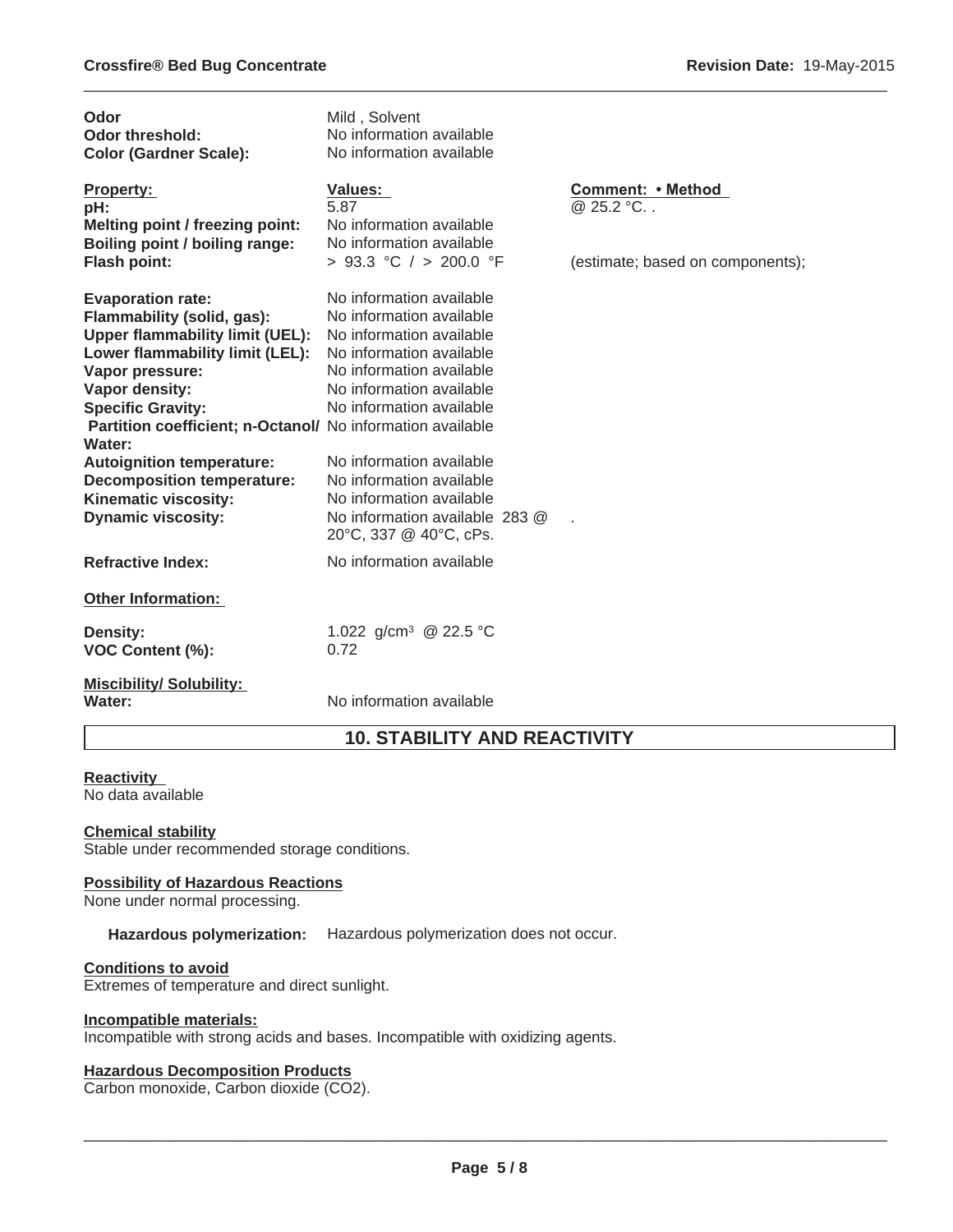## **11. TOXICOLOGICAL INFORMATION**

 $\_$  ,  $\_$  ,  $\_$  ,  $\_$  ,  $\_$  ,  $\_$  ,  $\_$  ,  $\_$  ,  $\_$  ,  $\_$  ,  $\_$  ,  $\_$  ,  $\_$  ,  $\_$  ,  $\_$  ,  $\_$  ,  $\_$  ,  $\_$  ,  $\_$  ,  $\_$  ,  $\_$  ,  $\_$  ,  $\_$  ,  $\_$  ,  $\_$  ,  $\_$  ,  $\_$  ,  $\_$  ,  $\_$  ,  $\_$  ,  $\_$  ,  $\_$  ,  $\_$  ,  $\_$  ,  $\_$  ,  $\_$  ,  $\_$  ,

#### **Numerical measures of toxicity - Product Information**

| Oral LD <sub>50</sub>                                               | >5,000 (Female rats) mg/kg                                                                                                                                                                                                                                                                                                                                                                                                                                                                                                                          |
|---------------------------------------------------------------------|-----------------------------------------------------------------------------------------------------------------------------------------------------------------------------------------------------------------------------------------------------------------------------------------------------------------------------------------------------------------------------------------------------------------------------------------------------------------------------------------------------------------------------------------------------|
| <b>Dermal LD<sub>50</sub></b>                                       | 5,000 mg/kg (rabbit)                                                                                                                                                                                                                                                                                                                                                                                                                                                                                                                                |
| <b>Inhalation LC<sub>50</sub></b>                                   | 2.15 mg/L (rat; 4 hours)                                                                                                                                                                                                                                                                                                                                                                                                                                                                                                                            |
| Eye contact:                                                        | Non-irritating to eyes.                                                                                                                                                                                                                                                                                                                                                                                                                                                                                                                             |
| <b>Skin Contact:</b>                                                | Non-irritating to the skin.                                                                                                                                                                                                                                                                                                                                                                                                                                                                                                                         |
| <b>Sensitization:</b>                                               | Non-sensitizer. (guinea pig).                                                                                                                                                                                                                                                                                                                                                                                                                                                                                                                       |
| <b>Piperonyl Butoxide:</b><br><b>Carcinogenicity/ Oncogenicity:</b> | Marginally higher incidences of benign liver tumors in mice were observed<br>following lifetime high dose exposures to PBO. The significance of these<br>observations is questionable and under review. The doses at which tumors were<br>observed for PBO greatly exceeded potential human exposure from labeled uses.<br>Doses at which these effects were observed greatly exceeded anticipated human<br>dietary intake. At anticipated dietary exposure levels, it is highly unlikely that this<br>product will result in carcinogenic effects. |
| Carcinogenicity                                                     | This product does not contain any carcinogens or potential carcinogens as listed<br>by OSHA, IARC or NTP.                                                                                                                                                                                                                                                                                                                                                                                                                                           |
| <b>Reproductive toxicity:</b>                                       | No information available.                                                                                                                                                                                                                                                                                                                                                                                                                                                                                                                           |
| <b>Developmental Toxicity</b>                                       | No information available.                                                                                                                                                                                                                                                                                                                                                                                                                                                                                                                           |
| Teratogenicity:                                                     | No information available.                                                                                                                                                                                                                                                                                                                                                                                                                                                                                                                           |
| <b>STOT - single exposure:</b>                                      | No information available.                                                                                                                                                                                                                                                                                                                                                                                                                                                                                                                           |
| STOT - repeated exposure:                                           | No information available.                                                                                                                                                                                                                                                                                                                                                                                                                                                                                                                           |
| <b>Chronic toxicity:</b>                                            | Avoid repeated exposure.                                                                                                                                                                                                                                                                                                                                                                                                                                                                                                                            |

## **12. ECOLOGICAL INFORMATION**

#### **Ecotoxicity:**

#### **Persistence and degradability**

No information available.

## **Bioaccumulation**

No information available.

## **Other adverse effects:** No information available

## **Environmental hazards (EPA):**

Do not discharge effluent containing this product into lakes, streams, ponds, estuaries, oceans or other waters unless in accordance with the requirements of a National Pollutant Discharge Elimination System (NPDES) permit and the permitting authority has been notified in writing prior to discharge. Do not discharge effluent containing this product to sewer systems without previously notifying the local sewage treatment plant authority. For guidance contact your State Water Board or Regional Office of the EPA.

# **13. DISPOSAL CONSIDERATIONS**

#### **Waste treatment methods**

| Disposal of wastes:     | Disposal should be in accordance with applicable regional, national and local laws<br>and regulations. For more information, see product label. |
|-------------------------|-------------------------------------------------------------------------------------------------------------------------------------------------|
| Contaminated packaging: | For more information, see product label.                                                                                                        |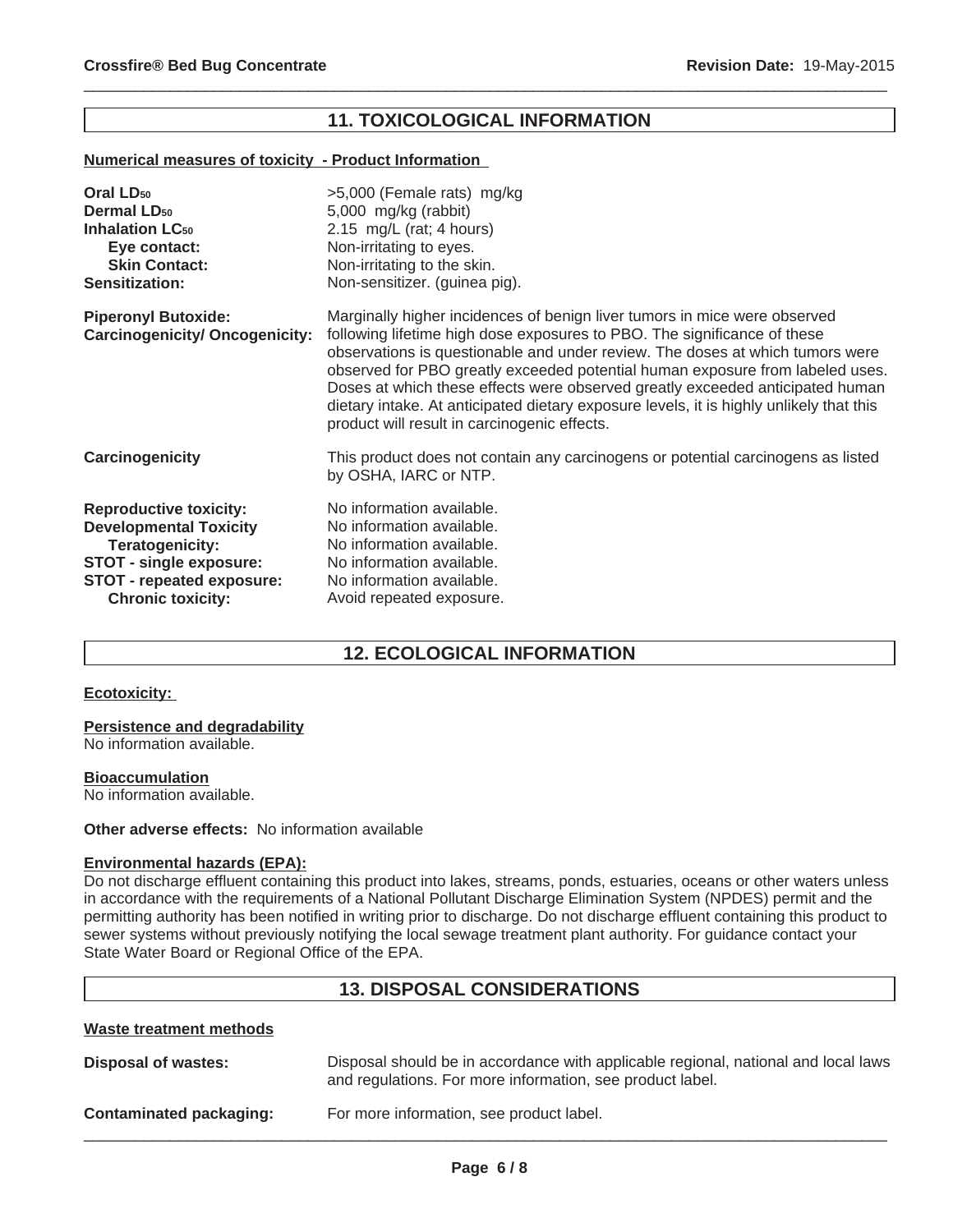## **14. TRANSPORT INFORMATION**

 $\_$  ,  $\_$  ,  $\_$  ,  $\_$  ,  $\_$  ,  $\_$  ,  $\_$  ,  $\_$  ,  $\_$  ,  $\_$  ,  $\_$  ,  $\_$  ,  $\_$  ,  $\_$  ,  $\_$  ,  $\_$  ,  $\_$  ,  $\_$  ,  $\_$  ,  $\_$  ,  $\_$  ,  $\_$  ,  $\_$  ,  $\_$  ,  $\_$  ,  $\_$  ,  $\_$  ,  $\_$  ,  $\_$  ,  $\_$  ,  $\_$  ,  $\_$  ,  $\_$  ,  $\_$  ,  $\_$  ,  $\_$  ,  $\_$  ,

## **DOT (Department of Transportation)**

| <b>Proper Shipping Name:</b><br><b>Hazard Class:</b> | Insecticides, Insect or Animal Repellent, Liquid<br>Non-Hazardous                                                                                                    |
|------------------------------------------------------|----------------------------------------------------------------------------------------------------------------------------------------------------------------------|
| <b>Other Shipping Information:</b>                   | This material is <b>not</b> regulated by the DOT as a hazardous material when shipped<br>in Non-Bulk quantities ( <i>i.e.</i> , less-than 119 Gallons / 450 Liters). |
| Air (IATA/ ICAO)                                     | When shipping in Bulk-quantities <i>(i.e., more than 119 Gallons / 450 Liters), please</i><br>contact MGK® for the proper shipping description.                      |
| <b>Proper Shipping Name:</b><br><b>Hazard Class:</b> | Insecticides, Insect or Animal Repellent, Liquid<br>Non-Hazardous                                                                                                    |
| Note:                                                | Not considered hazardous by IATA/ICAO regulations for transportation via air.                                                                                        |
| <b>Vessel (IMO/ IMDG)</b>                            | Not available                                                                                                                                                        |

# **15. REGULATORY INFORMATION**

#### **US Federal Regulations**

## **SARA 313**

Section 313 of Title III of the Superfund Amendments and Reauthorization Act of 1986 (SARA). This product contains a chemical or chemicals which are subject to the reporting requirements of the Act and Title 40 of the Code of Federal Regulations, Part 372

| <b>Chemical Name</b>               | <b>SARA 313 - Threshold Values %</b> |
|------------------------------------|--------------------------------------|
| Piperonyl Butoxide (PBO) - 51-03-6 | $\cdot\cdot$                         |

## **SARA 311/312 Hazard**

| <b>Categories</b>                 |     |
|-----------------------------------|-----|
| <b>Acute health hazard</b>        | No  |
| <b>Chronic Health Hazard</b>      | No. |
| <b>Fire hazard</b>                | No. |
| Sudden release of pressure hazard | No. |
| <b>Reactive Hazard</b>            | No. |

## **CWA (Clean Water Act)**

This product does not contain any substances regulated as pollutants pursuant to the Clean Water Act (40 CFR 122.21 and 40 CFR 122.42)

## **CERCLA**

This material, as supplied, does not contain any substances regulated as hazardous substances under the Comprehensive Environmental Response Compensation and Liability Act (CERCLA) (40 CFR 302) or the Superfund Amendments and Reauthorization Act (SARA) (40 CFR 355). There may be specific reporting requirements at the local, regional, or state level pertaining to releases of this material